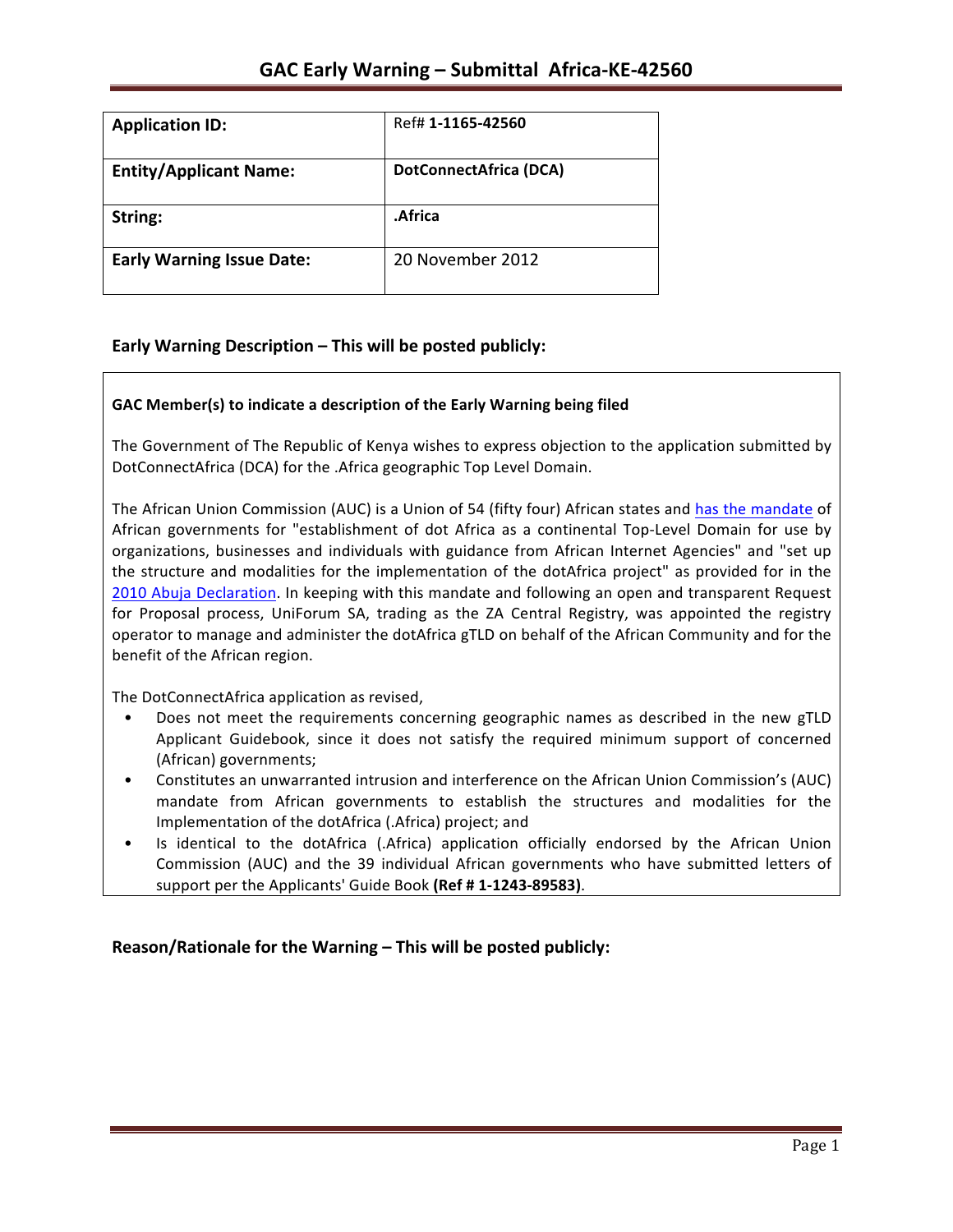### GAC Member(s) to indicate the reason and rationale for the Early Warning being filed.

The African Union (AU) and several African countries have supported and endorsed the application by UniForum (Ref # 1-1243-89583), which was selected through a transparent process conducted by the African Union Commission, as directed by the AU CITMC (Communications and Information Technology Ministerial Conference). The African Union has taken steps to ensure that Uniforum will operate .Africa for the public good of the people of Africa, and will put in place sufficient checks and balances for the protection of interests and rights of African governments and the pan-African community.

The Government of Kenya therefore hereby records its objection to the DotConnectAfrica application which is competing with the UniForum application that has the support and endorsement of the African Union and an overwhelming number of African governments.

### 1. **DCA's Application lacks the requisite Government Support**

- Paragraph 2.2.1.4.2 of the Applicants' Guidebook prescribes that certain applied-for-strings may qualify as "Geographic Names" and must therefore be accompanied by documentation of support or non-objection from the relevant governments or public authorities. In particular, the guidebook requires at least 60% of the relevant national governments in a region to provide documentation in support of new applications for geographic strings and there must be no more than one written statement of objection.
- Africa is a clearly designated geographic region as defined in the UNESCO "Composition of macro geographical (continental) regions, geographical sub-regions, and selected economic and other groupings" list. In this regard the designation of the official AUC endorsed dotAfrica (.Africa) TLD string application as a geographic name is therefore technically and procedurally correct. The "geographic evaluation process" that this application is subject to, provides sufficient checks and balances for the protection of interests and rights of African governments and the pan-African community.
- The issue as to whether DCA's application for the .dotAfrica string (1-1165-42560) will constitute a geographic name as outlined in the Applicant's Guidebook is uncertain, notwithstanding the fact that the applicant itself has designated the application as a "geographic name".
- According to the Applicant's Guidebook (section 2-18) "Strings that *include but do not match a* Geographic Name will not be considered geographic names as defined in section 2.2.1.4.2 and *therefore will not require documentation of government support in the evaluation process"*, which used to be the case of DCA's application before being amended. Now, after amendment, it is identical to the AUC-endorsed application and must be regarded as a geographic name for purposes of evaluation. Consequently, it must be subject to the criteria and rules applicable to the evaluation of geographic names, including government support.
- In contrast to the DCA application, the AUC's officially endorsed dotAfrica (.Africa) geographic application (1-1243-89583) has the support of over 39 (thirty nine) individual national governments in Africa, which exceeds the minimum governmental support prescribed by ICANN for new geographic strings.

### **2. Unwarranted Interference and Intrusion**

DCA's application constitutes an unwarranted intrusion and interference with the mandate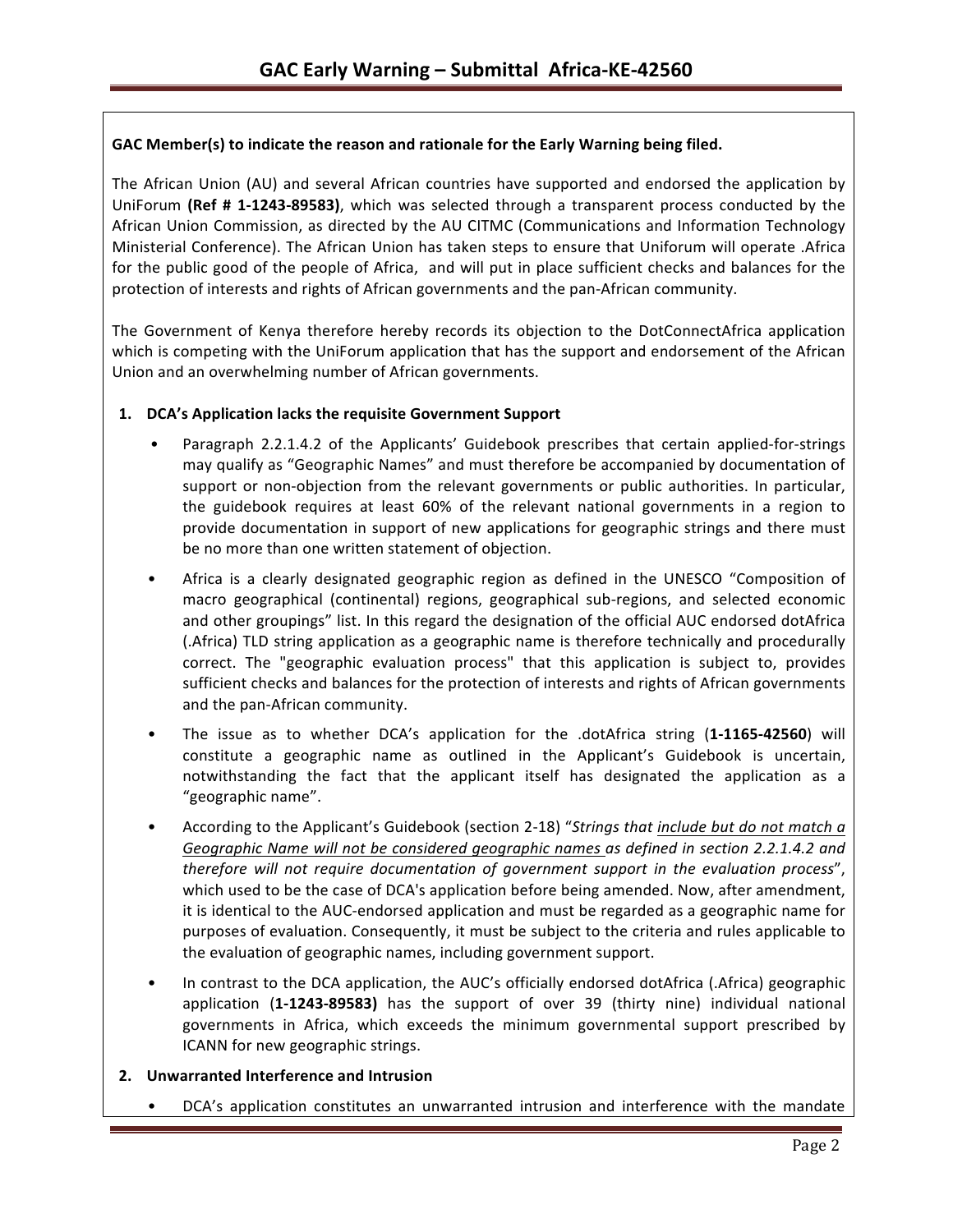given to the AUC by African Head of States and African Ministers responsible for Communication and Information Technologies. In this regard the AUC has been mandated to establish dotAfrica (.Africa) as a continental Top-Level Domain for use by organisations, businesses and individuals with guidance from African Internet Agencies; and in doing so to set up the structures and modalities for the implementation of the dotAfrica (.Africa) project. DCA's persistent interference in this process is likely to have substantive political, economic and social repercussions in Africa.

### **3. Confusing Similarity**

- DCA's applied for string (.Africa) is identical to the dotAfrica (.Africa) geographic application as officially endorsed by the AUC. Should DCA's application be allowed to proceed, it is likely to deceive and/or confuse the public into believing that the AUC is associated with, or endorses their application, which is clearly not the case.
- In particular, it is contended that the amended DCA's . Africa application does not sufficiently differentiate itself from the AUC's endorsed dotAfrica (.Africa) geographic application and will therefore confuse and deceive the public.

### **Possible Remediation steps for Applicant – This will be posted publicly:**

GAC Member(s) to identify possible remediation steps to be taken by the applicant

- The applicant should withdraw the application based on the information provided above.
- The applicant should engage in a discussion with the AUC to agree on how the applicant's experience in the Internet field can be utilized to further benefit the African continent in ways that will not conflict with positions taken by the African Governments.

## **Further Notes from GAC Member(s) (Optional) – This will be posted publicly:**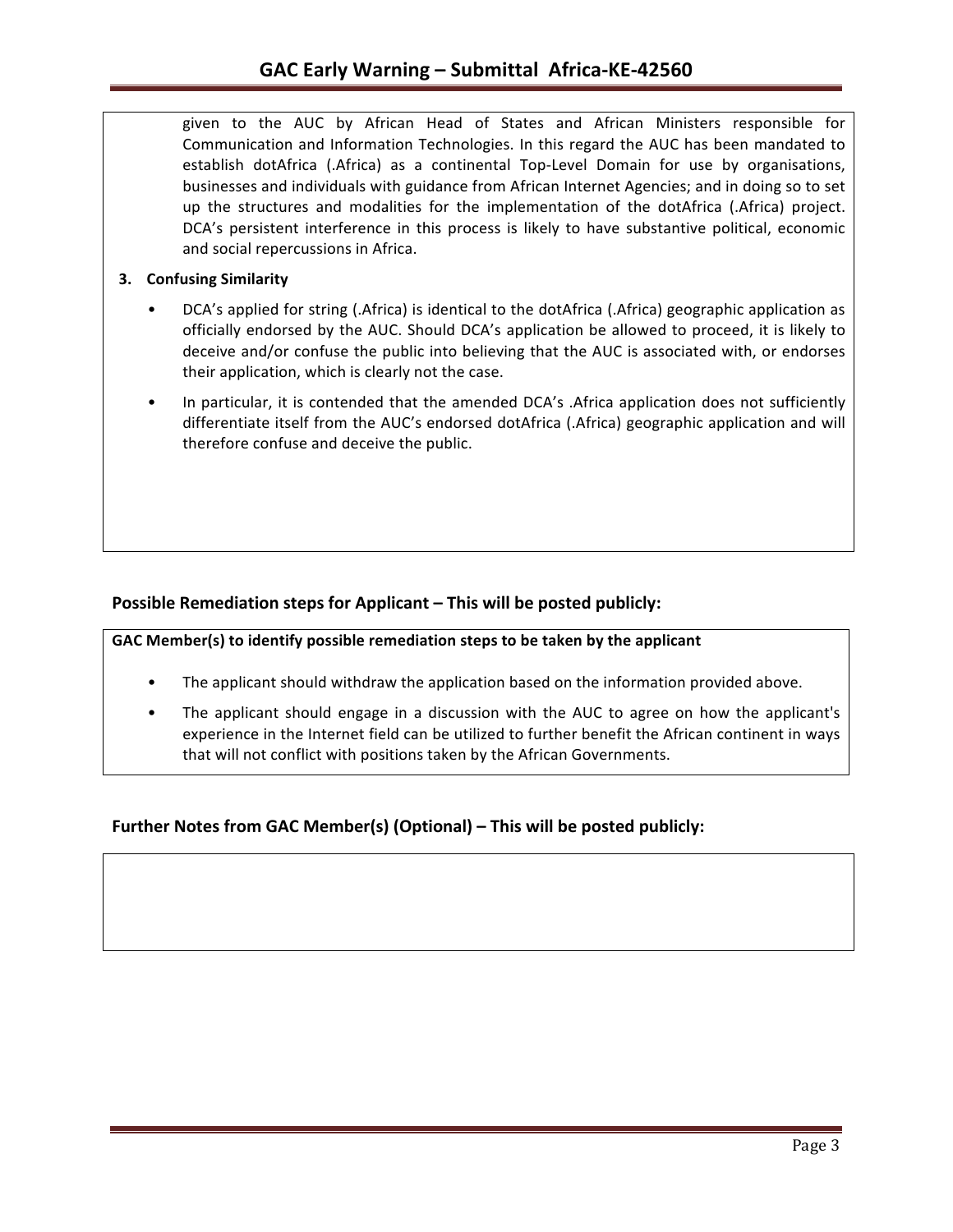# **INFORMATION FOR APPLICANTS**

## **About GAC Early Warning**

The GAC Early Warning is a notice only. It is not a formal objection, nor does it directly lead to a process that can result in rejection of the application. However, a GAC Early Warning should be taken seriously as it raises the likelihood that the application could be the subject of GAC Advice on New gTLDs or of a formal objection at a later stage in the process. Refer to section 1.1.2.4 of the Applicant Guidebook (http://newgtlds.icann.org/en/applicants/agb) for more information on GAC Early Warning.

## **Instructions if you receive the Early Warning**

**ICANN** strongly encourages you work with relevant parties as soon as possible to address the concerns voiced in the GAC Early Warning.

### **Asking questions about your GAC Early Warning**

If you have questions or need clarification about your GAC Early Warning, please contact gacearlywarning@gac.icann.org. As highlighted above, ICANN strongly encourages you to contact gacearlywarning@gac.icann.org as soon as practicable regarding the issues identified in the Early Warning. 

### **Continuing with your application**

If you choose to continue with the application, then the "Applicant's Response" section below should be completed. In this section, you should notify the GAC of intended actions, including the expected completion date. This completed form should then be sent to gacearlywarning@gac.icann.org. If your remediation steps involve submitting requests for changes to your application, see the change request process at http://newgtlds.icann.org/en/applicants/customer-service/change-requests.

In the absence of a response, ICANN will continue to process the application as submitted.

### **Withdrawing your application**

If you choose to withdraw your application within the 21-day window to be eligible for a refund of 80% of the evaluation fee (USD 148,000), please follow the withdrawal process published at http://newgtlds.icann.org/en/applicants/customer-service/withdrawal-refund. Note that an application can still be withdrawn after the 21-day time period; however, the available refund amount is reduced. See section 1.5 of the Applicant Guidebook.

### For questions please contact: gacearlywarning@gac.icann.org